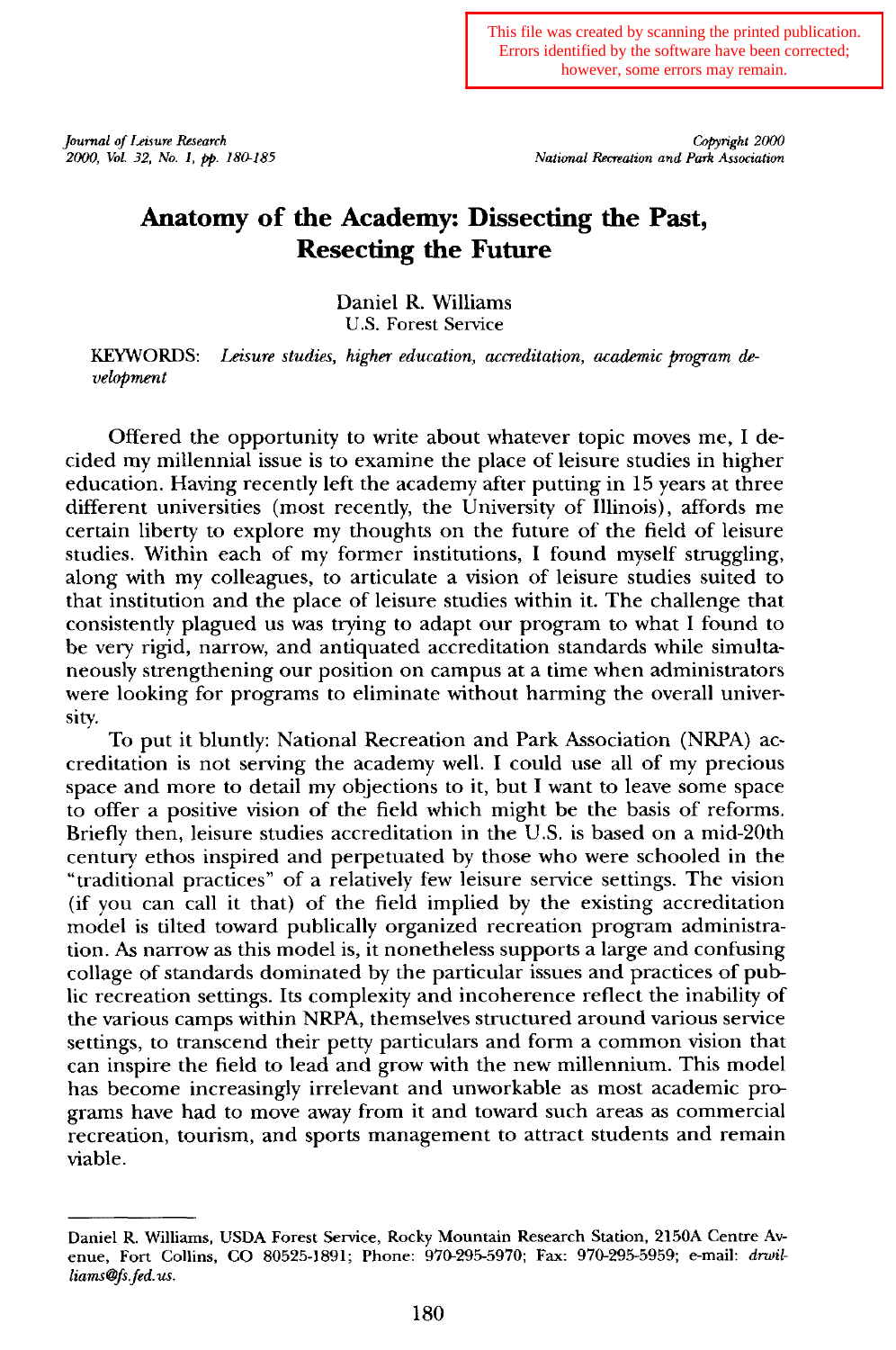For research universities, such a vision does not hold up well as an academic subject matter worthy of departmental status. As an illustration, a provost of the University of Illinois defined relevance as the extent to which a program was central to the university. That put derivative fields such as leisure studies at a disadvantage. No American university can be without primary fields such as history, sociology, English, mathematics, or chemistry, but there are plenty of excellent universities that do without leisure studies. Few would argue to cut history and keep leisure studies no matter how dismal job prospects are in history. Thus, the relevance of a specialized, peripheral field is defined by the linkages it can forge with the traditional disciplines and core professions that make up higher education. We are relevant and central to the extent that other fields send students to learn from us. We are less relevant and less central to the extent we send our students to learn from others and/or replicate in some way the subject matter of other fields (i.e., marketing, administration, statistics, etc.). A vision for leisure studies in higher education ultimately should hinge not on employment sectors new and old, but its unique body of ideas. In my view leisure studies sorely lacks a vision of ideas that can grow and change as we move into the new millennium.

I am not arguing against accreditation per se, but I am arguing for a meaningful vision of the field that would serve higher education better than the vision currently lacking in NRPA accreditation. Thus, in an effort to spur visionary dialogue, I offer an *Incomplete Anatomical Diagram of Leisure Studies*  (Figure *1).* The diagram represents my initial attempt to circumscribe and dissect the realm we call leisure studies and locate it in the world external to the university (we should also try to locate our place within the bodies of knowledge that make up the university, but I will leave that to another time). Think of the diagram as describing an onion with four layers. I have attempted to position items in any given layer according to conceptual relatedness. We can use this common reference to argue over which pieces of anatomy to study and which to surrender to a neighboring academic village. We can also argue over the correct number of layers, missing structures, precise locations, and preferred names. Perhaps the diagram would become so lucid that we could agree on a single attractive, and highly descriptive name for our onion-field, but that might be expecting too much.

The diagram places at the center of the onion the conceptualization of the phenomenon that unites us (at Illinois we called it leisure behavior though some liked the phrase "expressive culture"). The outer surface rep resents the world of leisure, the clients we serve, and the institutions that structure leisure expression in society. The inside contains the knowledge and representations of the world we construct. The outside is the constantly changing and evolving world we seek to represent. As one moves in toward the center, knowledge becomes more abstract, theoretical, and enduring. As one moves outward knowledge becomes more descriptive and practical, but also less durable and generalizable.

The inner core constitutes, naturally, the philosophical and conceptual center of the field. It is the closest we come to articulating a discipline. Not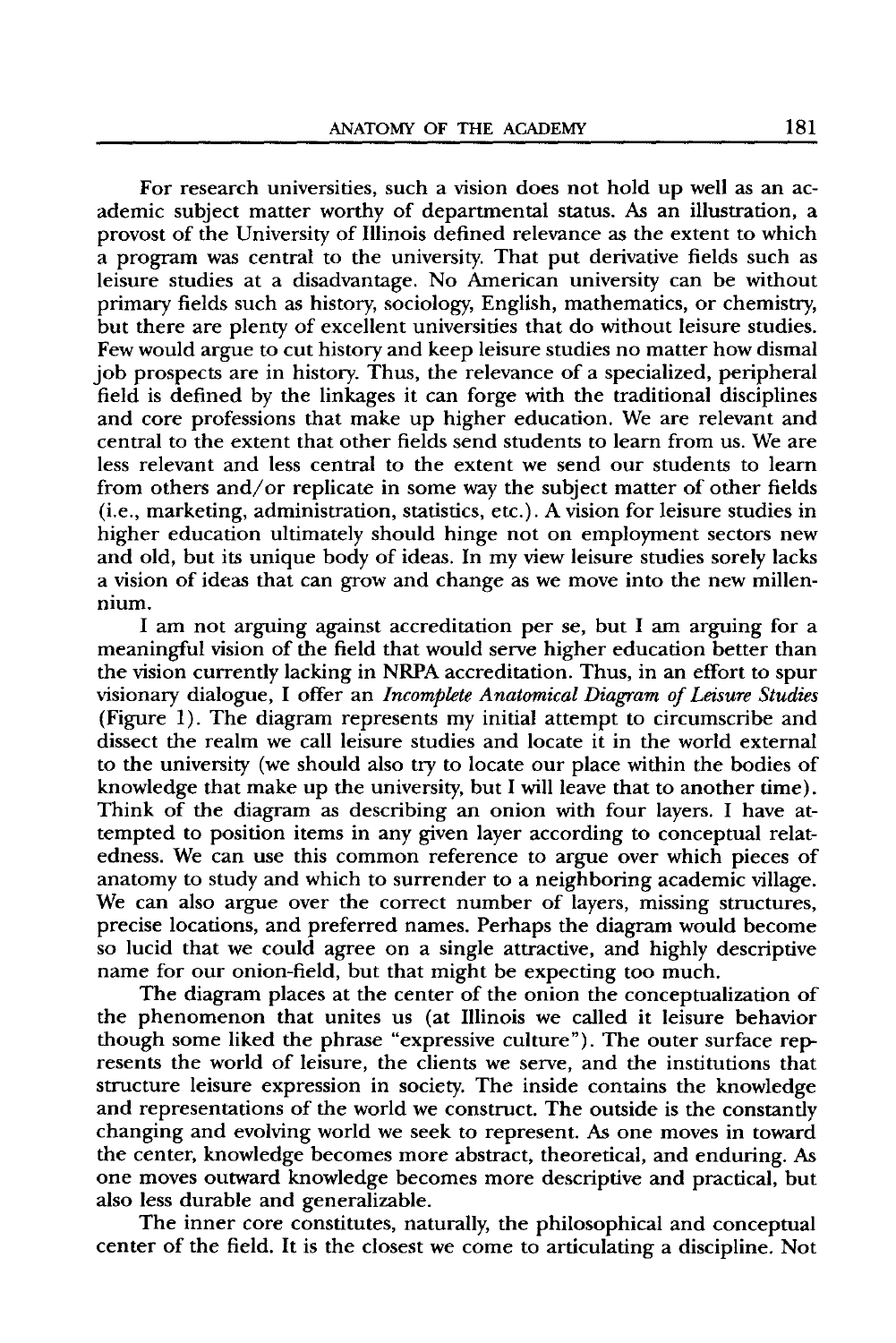

Figure **1.** Incomplete anatomical diagram of leisure studies.

so much analogous to sociology or psychology, but more like communications or consumer behavior-an interdisciplinary subject matter that can be understood from a variety of social science disciplines. At this level we should embrace leisure, play, and expressive culture in all their manifestations and seek the kinds of understanding that disciplines seek (knowledge that is abstract, theoretical, and philosophical).

As one moves out from the conceptual core to the management layer, the emphasis shifts from theory and philosophy to administration and management sciences. Here we deal with the theoretical and applied knowledge that addresses not leisure itself, but the design and administration of leisure service delivery systems and the management of institutions that shape leisure expression. Application at this level is still fairly abstract and knowledge generalizes across fields of inquiry. That is we work more at an institutional/ organizational level. While differences emerge across broad application areas (public versus private sector, social versus physical infrastructure) and levels of scales (individual/clinical, organizational/community, societal), there is much in common here (marketing, management, analytical techniques), both inside and outside of leisure studies.

Next comes the service/program layer. At this level, knowledge has to do with the strategies for influencing leisure behavior and the practices of the many and varied forms of leisure services organizations. Here we find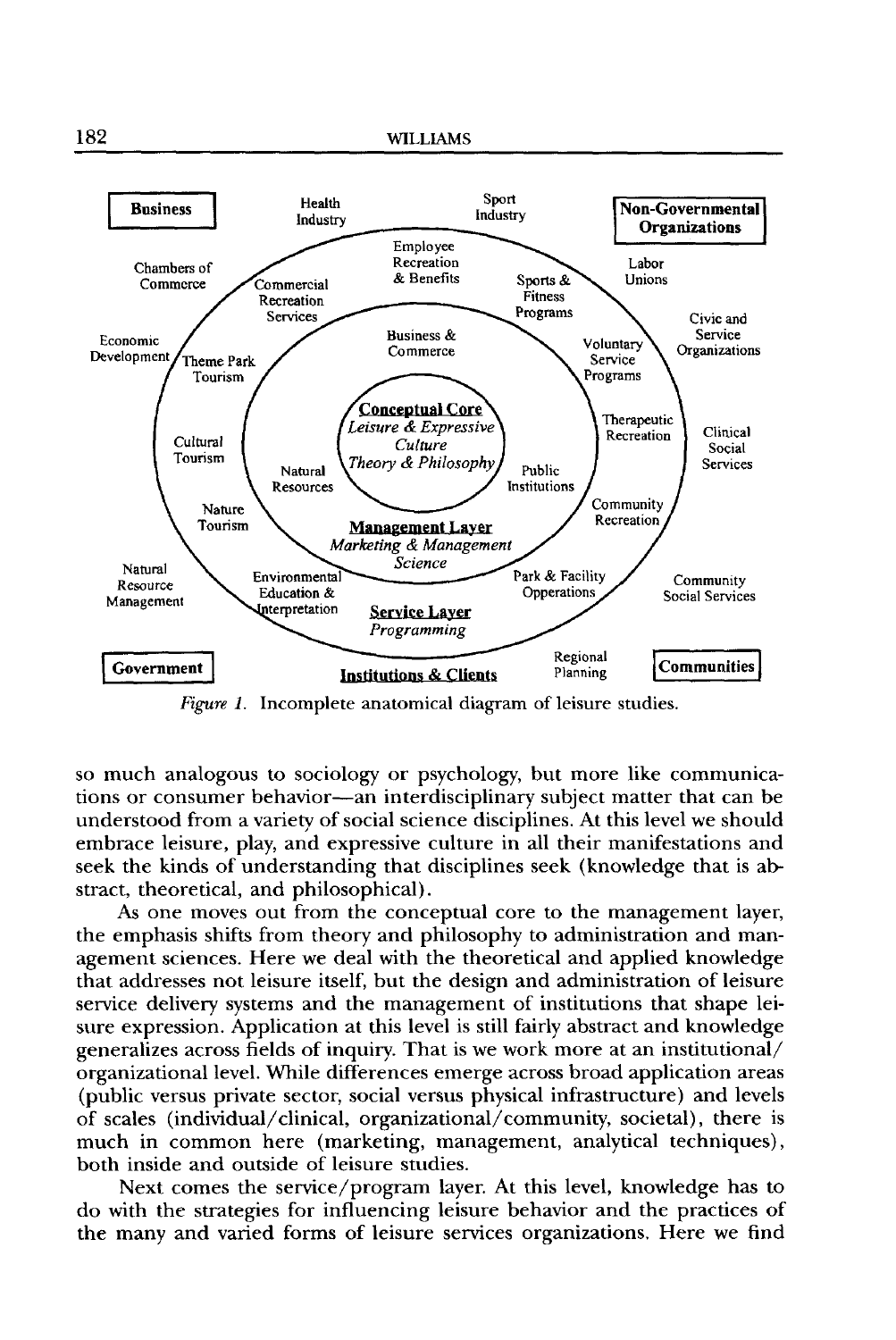much of the inspiration for existing accreditation standards (albeit narrowly focused on a few areas). Knowledge is much more specific to the individual sector involved and far less transferable from one to another. Thus we have trouble fitting sports management or tourism into the accreditation standards because these areas were not prominent in the mid 20th century models of the field. In this layer, knowledge is more contextual and dynamic than the inner layers. Because this kind of knowledge changes as society changes, accreditation standards rigidly modeled on it can quickly become obsolete. Though some general principles probably apply to some sectors and groups for longer periods of time, it is dangerous to model the field on a limited number of sectors that happen to be prominent in any particular era.

Finally, beyond the borders of academia are the institutions, service sectors, and individual expressions of leisure that we seek to understand and represent in our models of the world. Here we encounter the dynamic and evolving real world to be modeled and the clientele for our knowledge. These organizations and institutions potentially nurture us with resources and students. They in turn look to us to help solve their problems through the development of new knowledge and bright, thoughtful, skilled, and motivated graduates. A key difference with the service layer is that much of what goes on is not highly organized into leisure service sectors. Moreover, knowledge of leisure must be placed within environmental, social, economic, and political contexts. In other words, the real world institutions do not necessarily see and address leisure as a separate concern, but as part of a larger societal context. Because we do little to understand leisure within the context of larger societal forces and trends, much of the knowledge of this arena has been left to neighboring academic fields. We have neglected macroscale political and economic forces in favor of micro-scale understandings of service programming and administration.

In my judgment accreditation standards and academic programs build far too much on specific regions of the middle two layers and not nearly enough on the inner core and the outermost layer. The general accreditation standards are tied too much to the service layer (mostly understood as community based services). Rather than recognizing evolving knowledge areas, service arenas, and societal patterns and trends in leisure, the emphasis area standards for accreditation relfy and reinforce a partial and outdated taxonomy of service settings. In recent decades more emphasis has been directed to the management layer (something of high value to society), but we offer very little that is unique to leisure studies in this layer. Our courses replicate those offered in business and organizational management. Emphasizing this area doesn't strengthen our position within the academy, it makes our contribution less distinguishable from other more established and valued fields.

Within the service layer there is at least more uniqueness of knowledge, but this knowledge tends to be context specific and ephemeral. As tastes change, service industries, whether public or private, must adapt. Tourism and sports management are good examples of growing arenas for applying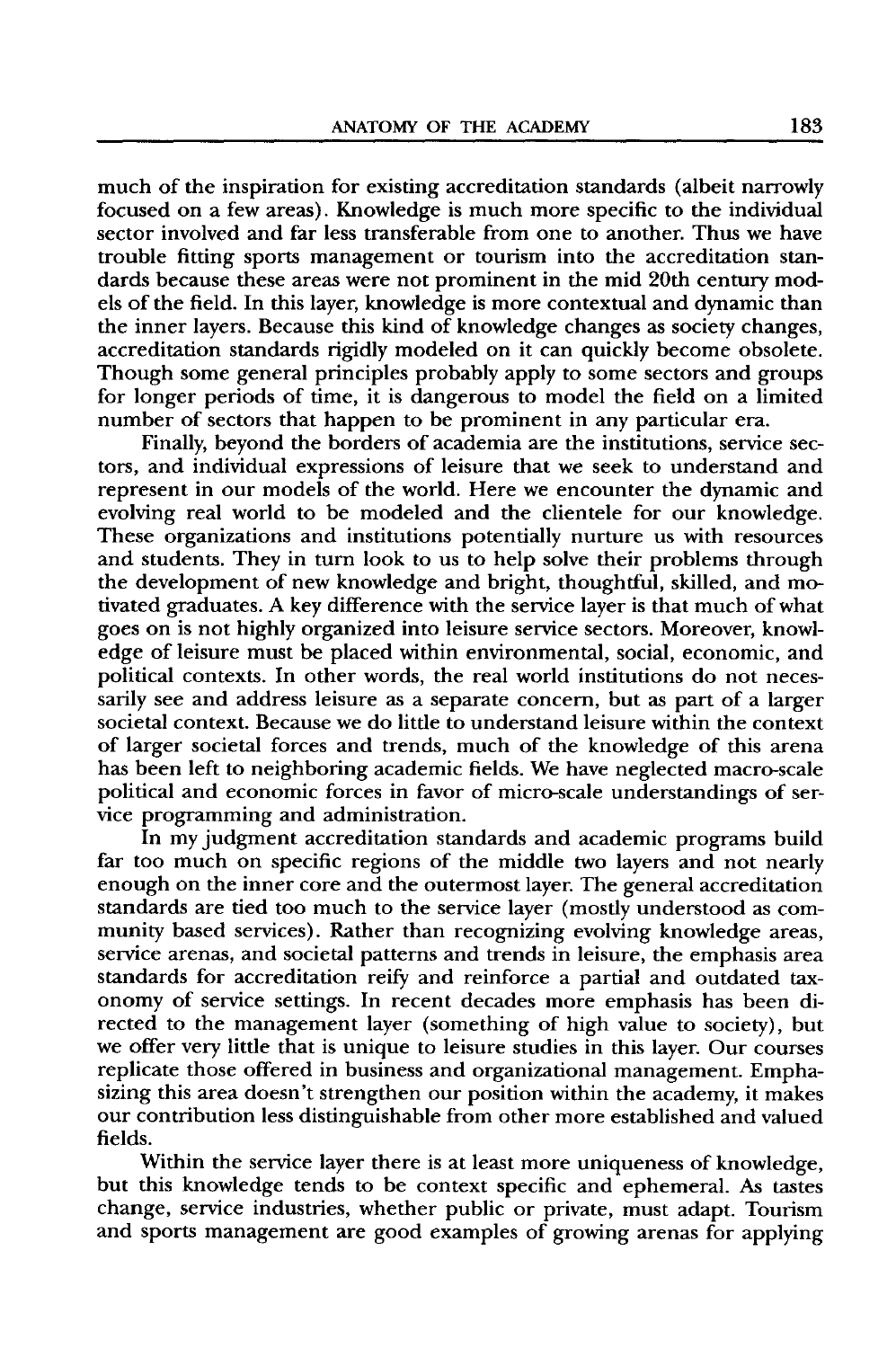service management and programming, but what will the next millennium bring and how will we prepare for it? A vision of the field riveted to past service settings does not make much room for the new. Leisure services need to be understood as more than programming organized recreation. Seeing the service layer as an everchanging array would allow our vision of the field to both reflect and evolve with the times. Standards would not reify individual service sectors, but provide a framework within which academic programs could find and refine their particular niche in this dynamic layer. A vision of leisure studies cannot be built and evolve by simply applying classic programming to the latest leisure fashion.

The significance of the last layer is that the field actively monitors leisure style and fashion and the institutional dimensions which structure leisure. We need to be constantly dissecting this outside layer. Where the conceptual core seeks the essence of leisure, the outermost layer reflects our understanding of leisure's evolving forms and expressions. Like the service layer, the outer regions will evolve and change with the times. Our vision of the field needs the flexibility to incorporate these changes. In fact the academic task here is to monitor, anticipate, and perhaps even evaluate these expressions and understand something of the larger in social processes affecting regions in this layer. By this I mean leisure related understanding must be connected and integrated with other environmental, social, economic, and political processes which constitute society.

With this onion-model as a guide, we can begin to examine how to organize academic curricula. Departments and programs might specialize in a subset of layers, regions, or cones of the onion. Similarly, students could be offered specializations in selected regions of the management and service layers and associated institutions and expressions in outer layer, as well as specializations in specific layers. They should probably be well-versed in the conceptual core, have a broad grasp of the outer realm that is leisure, and recognize that it is an evolving realm which the conceptual core helps them to map for themselves over time. Accreditation standards should allow programs to be flexible and creative in how they locate themselves within the onion-framework to suit their particular institutional contexts. General program standards should recognize the changing content of individual layers and allow programs more latitude for defining and organizing programs around various regions or cones.

Just as it is dangerous to have a static vision of the field, the lack of real vision also causes us to be overly opportunistic in linking relevance to whatever constitutes the social agenda of the day. With the best of intentions we offer up a program to respond to that agenda (midnight basketball for youth at risk). We are too quick to claim that we can solve any social problem by targeting it with a leisure program. Our tendency to talk only about the positive efficacy of leisure reflects a preference for thinking of leisure as a compensatory remedy for social problems. We emphasize how programs, services, and interventions can change individual lives or functioning ("The benefits are endless"). Certainly this is the model of therapeutic recreation,